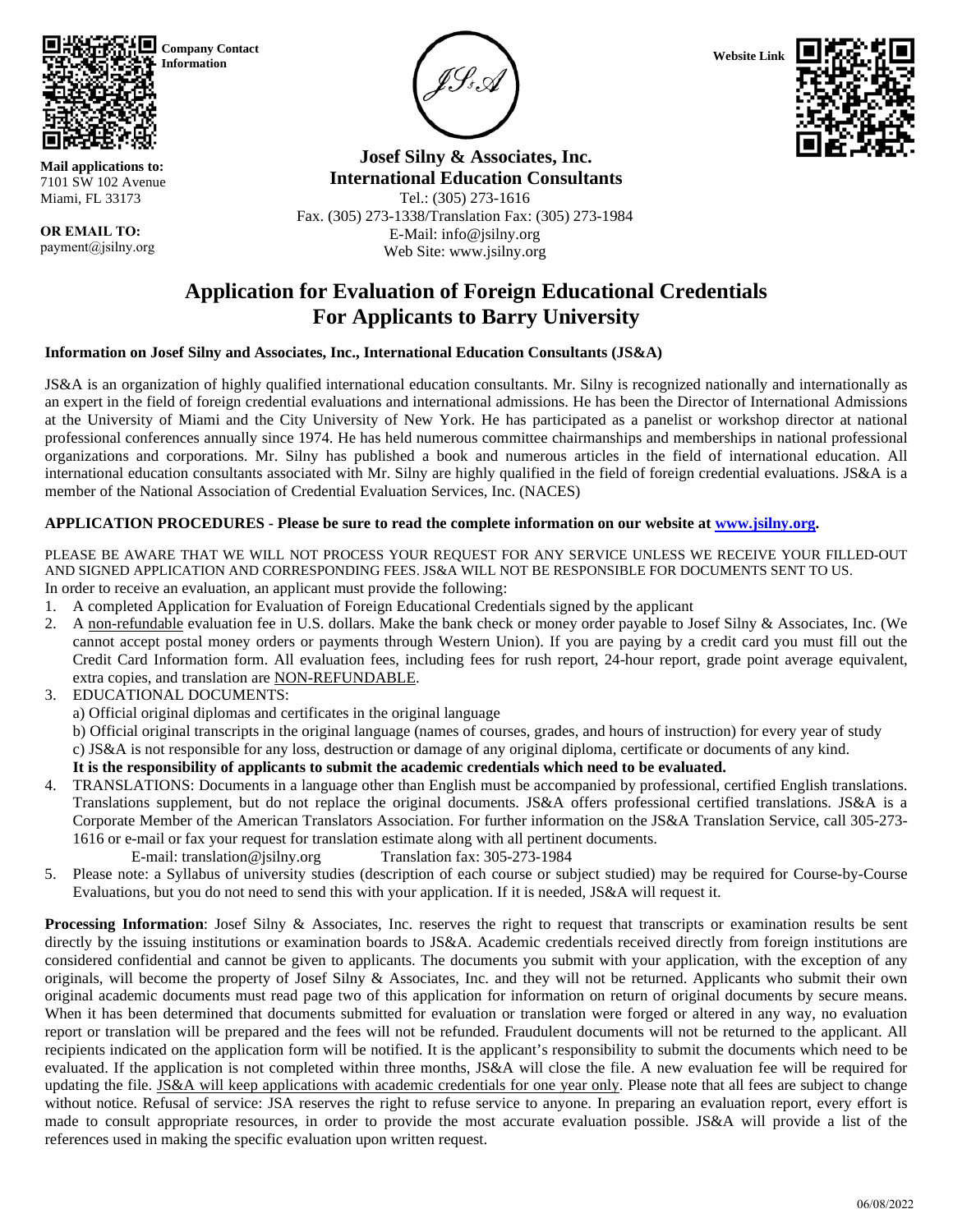### **TYPES OF EVALUATIONS**

#### FRESHMEN APPLICANTS

Must request the High School Course-by-Course Evaluation and calculation of high school grade point average. An official original transcript of grades 9 through 12 and high school diploma must be submitted, Students who are applying, but have not graduated yet, must submit a transcript of the study completed so far starting with grade 9. Students who sit for external examination, such as Baccalaureate, GCSE, CXC, WASC, etc. must submit official original results of these examinations.

#### UNDERGRADUATE TRANSFER ADMISSION

Students who completed university study must submit an official original transcript with courses, credits or hours of instruction and grades for the Post-Secondary/University Course-by-Course Evaluation and calculation of undergraduate grade point average. Transfer applicants who completed less than one year of university study must also request the high school Course-by-Course Evaluation and the high school grade point average.

#### GRADUATE ADMISSION

Graduate applicants are required to submit the University Course-by-Course Evaluation plus grade point average. Graduate applicants must submit official original university transcripts with courses, credits or hours of instruction and grades. If they already graduated, they must also submit the graduation diploma or degree. If the academic credentials were issued in a foreign language, a certified English translation must be submitted also.

#### **It is the responsibility of applicants to request the type of evaluation and additional services they need.**

#### **PROCESSING TIME**

- 1. Standard Processing Time: Evaluations are normally prepared in ten working days from the receipt of all required fees, information and documentation. Evaluations which require extensive research and correspondence may take longer to prepare.
- 2. Rush Evaluation Reports

a) 24-Hour Evaluation Report b) 2-Day Evaluation Report c) 5-Day Evaluation Report

Rush evaluation reports will be completed in a timely fashion, in accordance with the type of rush evaluation report requested, upon receipt of all required fees, information and documentation. If, for any reason, the evaluation report cannot be completed within the specified time after receipt of all required fees, information and documentation, the rush fee will be refunded and the evaluation will be completed as quickly as possible. The rush fee will be adjusted to reflect the actual processing time and a refund of the difference will be issued. Rush evaluation reports must be paid for by bank check, money order or credit card.

#### **COST OF EVALUATIONS**

- 1. High School Course-by-Course + GPA U.S. \$160 (basic fee)
- 2. University and Post-Secondary Course-by-Course + GPA U.S. \$160 (basic fee)
- 3. 24-Hour Evaluation U.S. \$150 in addition to the basic fee
- 4. 2-Day Evaluation U.S. \$100 in addition to the basic fee
- 5. 5-Day Evaluation Report U.S. \$50 in addition to the basic fee
- 6. Re-evaluation Re-evaluations based on documents not submitted with the original request are considered new evaluations and a second payment of the basic fee of U.S. \$160 is required.
- 7. Extra evaluation reports Additional original evaluation reports requested at the time of evaluation cost \$20 each. Each evaluation report requested after the evaluation has been completed costs \$30 (evaluations may be available only within 3 years of the original date of issuance). Please add \$5 to the cost of each report that you wish to be mailed to you in a specially sealed JS&A envelope.
- 8. Return of original documents by secure means:
	- Within the continental United States: By Priority Mail: U.S. \$20 per address

- By courier: U.S. \$45 per address

- JS&A does not accept courier airbills filled out by applicants.
- Outside of the United States By international courier: U.S. \$85 per address If the fee paid by the applicant does not cover the cost of the courier, we may use USPS Priority Mail Express instead. Those in extended delivery areas will be billed for the balance of the fee.

JS&A accepts no liability for loss or damage of academic credentials during mailing.

9. The applicants are responsible for any verification fees charged by their universities.

#### **INFORMATION ABOUT EVALUATIONS**

Method of Operation - To keep the cost of evaluations as low as possible, the evaluation service is conducted by mail. If there are questions concerning an application, Josef Silny & Associates, Inc. will e-mail, write, or telephone the applicant. If the applicant requests a personal interview, the charge will be U.S. \$60 per half hour. Interviews are by appointment only.

Reassessment of Education Systems - Evaluations are based upon the best information and resources currently available to foreign credential evaluators in the United States. Josef Silny & Associates, Inc. reserves the right to reassess educational systems as new and additional information becomes available.

Satisfaction with Evaluations - JS&A guarantees that all evaluations are prepared by highly qualified evaluators, but it cannot guarantee that the applicant will agree with the evaluation. Any questions or concerns about `evaluations must be submitted in writing within one year from the completion date.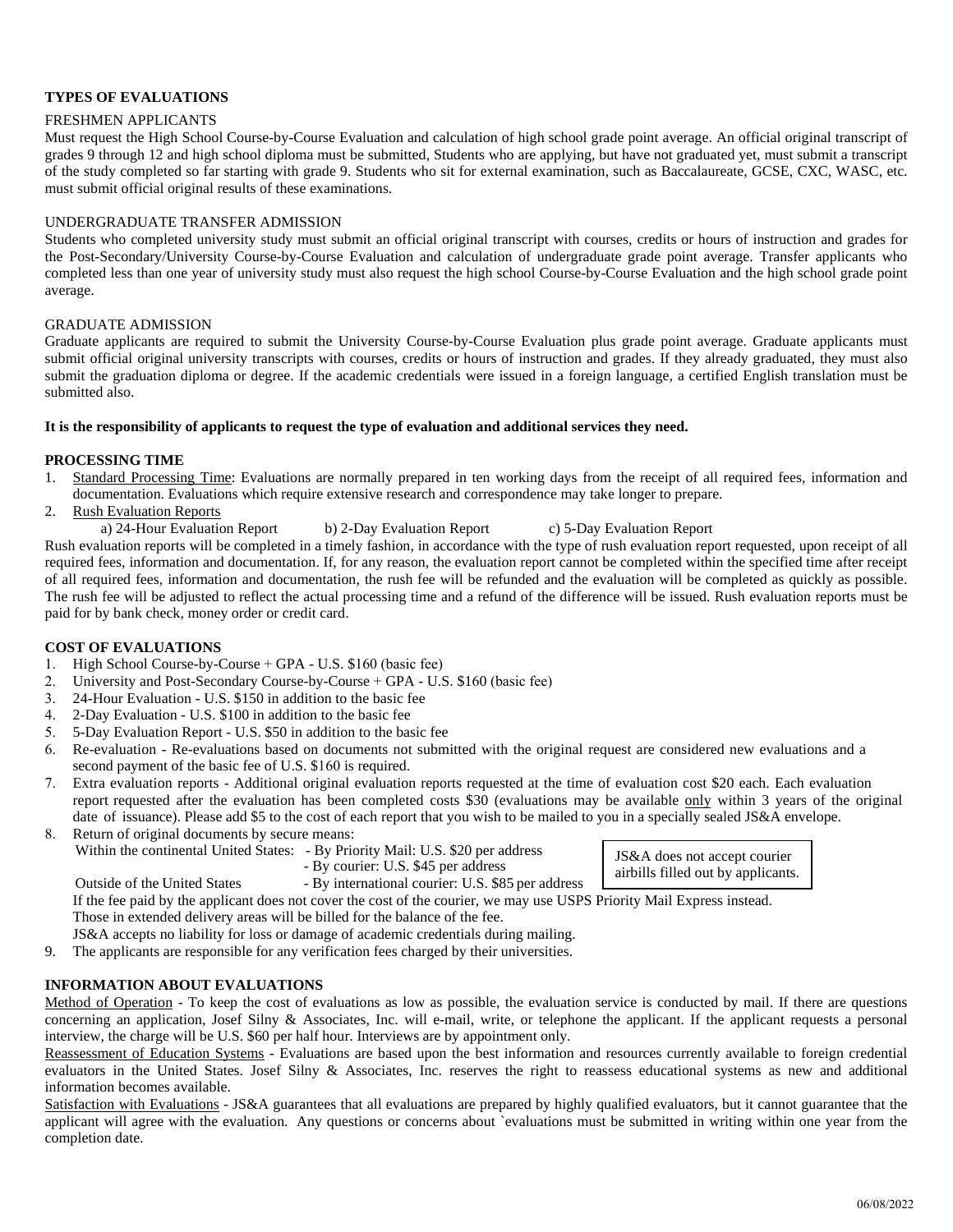## **PERSONAL INFORMATION**

| Full name:<br>Last name                                                                                                                                                                                                                                                                                                                                                                        | Given (first) name           | Middle name/Maiden name                                                                                                                                                                                                         |
|------------------------------------------------------------------------------------------------------------------------------------------------------------------------------------------------------------------------------------------------------------------------------------------------------------------------------------------------------------------------------------------------|------------------------------|---------------------------------------------------------------------------------------------------------------------------------------------------------------------------------------------------------------------------------|
| Address:<br>Street address                                                                                                                                                                                                                                                                                                                                                                     |                              |                                                                                                                                                                                                                                 |
|                                                                                                                                                                                                                                                                                                                                                                                                |                              | Apartment number (if applicable)                                                                                                                                                                                                |
| City<br><b>State</b>                                                                                                                                                                                                                                                                                                                                                                           | Zip code                     | Country (if not U.S.)                                                                                                                                                                                                           |
| Date of birth: Month / Day / Year                                                                                                                                                                                                                                                                                                                                                              |                              |                                                                                                                                                                                                                                 |
| Telephone: Area code and number                                                                                                                                                                                                                                                                                                                                                                | Fax: Area code and number    |                                                                                                                                                                                                                                 |
|                                                                                                                                                                                                                                                                                                                                                                                                |                              |                                                                                                                                                                                                                                 |
| <b>Type of Professional Service Requested:</b><br><b>Basic Fees</b><br>$\Box$ High School Course-by-Course + GPA (U.S. \$160 basic fee)<br>$\Box$ University Course-by-Course + GPA (U.S. \$160 basic fee)<br><b>Rush Fees</b><br>$\Box$ 24-Hour Evaluation (U.S. \$150 + basic fee)<br>$\Box$ 2-Day Evaluation (U.S. \$100 + basic fee)<br>$\square$ 5-Day Evaluation (U.S. \$50 + basic fee) |                              | <b>Additional Services</b><br>□ Secure Return of Originals U.S. \$<br>$\Box$ Other U.S. \$                                                                                                                                      |
| (mark one box) - APPLYING TO: UNDERGRADUATE                                                                                                                                                                                                                                                                                                                                                    |                              | OR GRADUATE ADMISSION                                                                                                                                                                                                           |
| Have you used JS&A services previously?                                                                                                                                                                                                                                                                                                                                                        | Translation:<br>No: $\Box$   | □ Extra Evaluation Report (U.S. \$20 per report) How many?<br>$\square$ Extra Report in Sealed Envelope (U.S. \$25 per report) How many?<br>$\Box$ Translation (quote provided upon request) U.S. \$<br>Yes: $\square$<br>Date: |
| ONE EVALUATION REPORT WILL BE SENT ELECTRONICALLY TO BARRY UNIVERSITY.                                                                                                                                                                                                                                                                                                                         | No: $\square$<br>Evaluation: | Yes: $\Box$<br>Date:                                                                                                                                                                                                            |

### **ACADEMIC HISTORY**

Educational Institutions Attended (You must list all educational institutions you have attended. Begin with the first year of elementary school and include any school you are now attending.)

|         | Name of Institution | City, Country | Attendance<br>From - To  | Diplomas or Certificates | Year of<br>Graduation |
|---------|---------------------|---------------|--------------------------|--------------------------|-----------------------|
| 1.      |                     |               | $\overline{\phantom{0}}$ |                          |                       |
| 2.      |                     |               | $\overline{\phantom{0}}$ |                          |                       |
| 3.      |                     |               | $\overline{\phantom{a}}$ |                          |                       |
| 4.      |                     |               | $\overline{\phantom{0}}$ |                          |                       |
| 5.      |                     |               | $\overline{\phantom{a}}$ |                          |                       |
| 6.      |                     |               | $\overline{\phantom{a}}$ |                          |                       |
| 7<br>., |                     |               | $\overline{\phantom{a}}$ |                          |                       |

I, the undersigned applicant, certify and represent that all information provided in this Application is complete, factually accurate, and honestly presented, and that I have read and understand the instructions and conditions (including that all fees are **non-refundable).** I agree to the terms stated herein. I understand that the evaluation is advisory and is not binding upon any agency or institution that uses it. Further, in consideration of the payment by the undersigned applicant, and the mutual undertakings by the parties as stated in this Application ("Agreement"), the undersigned applicant releases JS&A, its officers, directors, employees, and agents, from any liability or damages resulting from: (a) the use to which I or any agency or institution puts the evaluation, and (b) for the loss of any original documents. In addition, any litigation arising out of this Agreement will be under Florida law, and venue will be in Miami-Dade County, Florida. The prevailing party to any litigation arising out of this Agreement is entitled to reasonable attorney's fees and all costs accrued during the litigation.

Signature of the applicant: Date: Date: Date: Date: Date: Date: Date: Date: Date: Date: Date: Date: Date: Date: Date: Date: Date: Date: Date: Date: Date: Date: Date: Date: Date: Date: Date: Date: Date: Date: Date: Date: Da

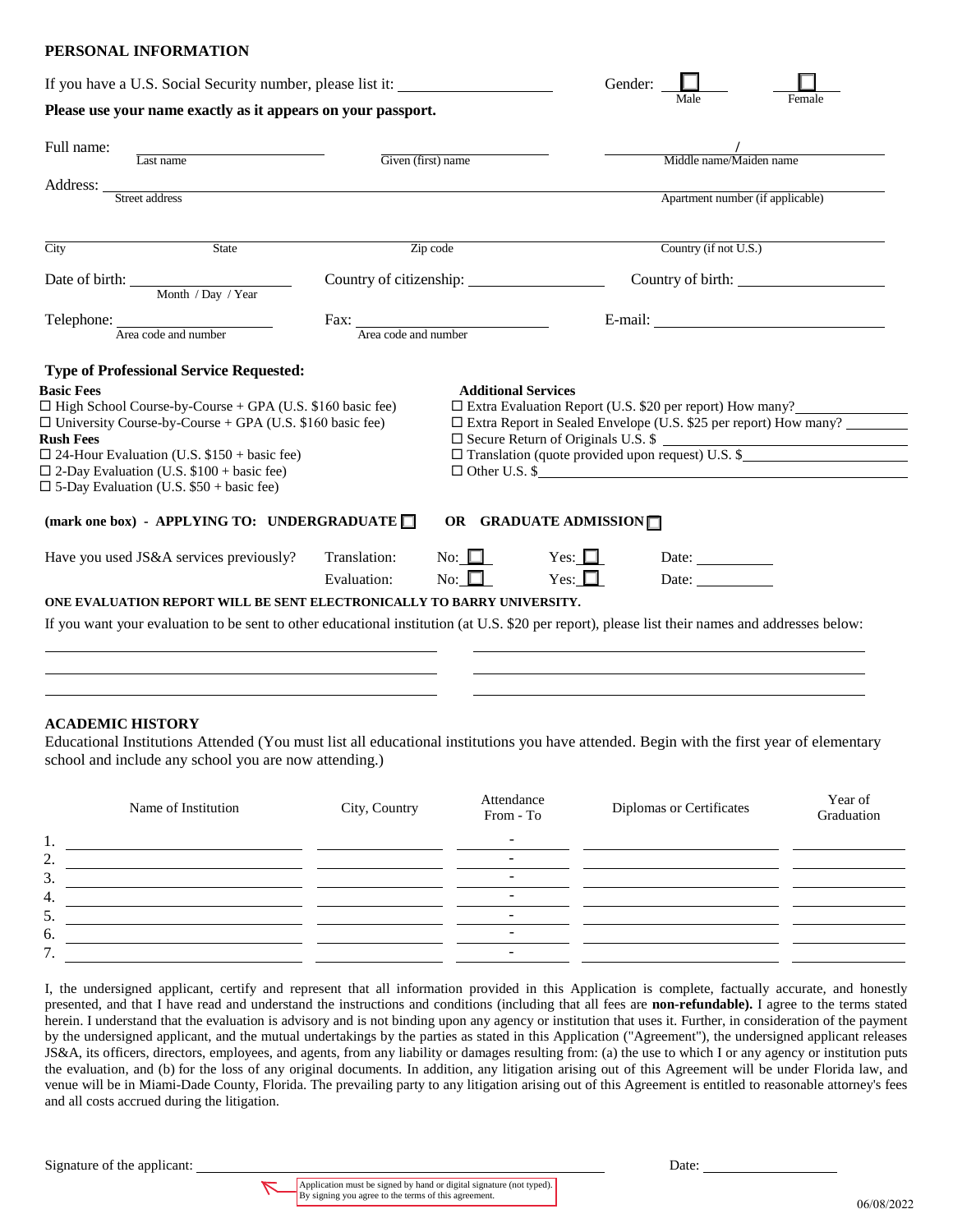# **ORGANIZATIONS WHICH ACCEPT EVALUATIONS DONE BY JS&A**

JS&A is a Member of the National Association of Credential Evaluation Services, Inc. (NACES). Evaluations prepared by JS&A are accepted and recognized by the organizations listed below:

## **1. U.S. Federal Government**

USCIS -The United States Citizenship and Immigration Services The United States Department of Agriculture The United States Department of Defense The United States Labor Department The United States Office of Personnel Management Federal Bureau of Prisons Health Care Financing Administration

## **2. U.S. Armed Forces**

Air Force Army Marines

# **3. Licensing Boards**

**Accounting:** Arkansas, California, Colorado, Connecticut, District of Columbia, Florida, Indiana, Kentucky, Michigan, Nebraska, Nevada, New Mexico, Ohio, Pennsylvania, South Dakota, Tennessee, Utah, Vermont, Virginia, Wisconsin, Wyoming

**Architecture:** Alaska, California

**Barbers:** Florida, Minnesota, South Dakota

**Cosmetology:** Georgia, Louisiana, North Carolina, Tennessee, Utah, Vermont

**Engineering:** Alaska, Florida, Louisiana, Maryland, New Jersey, Puerto Rico, Texas, Virginia

**Law:** California, Florida, Texas

## **Marriage and Family Therapy, Mental Health:** Florida

**Massage Therapy:** Florida, Michigan, Nevada, Utah, Virginia

**Medical Laboratory:** American Medical Technologists, American Society of Clinical Pathologists, Health Care Financing Administration, California, Connecticut, Florida, Georgia, Nevada, North Dakota, Tennessee

**Nursing:** Alabama, Arizona, Arkansas, Colorado, Florida, Hawaii, Idaho, Kentucky, Louisiana, Michigan, Missouri, Montana, Nebraska, Nevada, New Hampshire, New Mexico, North Dakota, Oregon, Puerto Rico, South Carolina, Texas, Washington, Wyoming **Opticianry:** Florida

**Psychology:** California, Delaware, District of Columbia, Florida, Maryland, Ohio, Oregon, Virginia **Respiratory Care:** National Board for Respiratory Care, California, Florida **Social Work:** Florida

**Speech-Language Pathology and Audiology:** American Speech-Language-Hearing Association, Florida, Georgia **Texas Medical and Dental Schools Application Service**

## **4. State Departments of Education**

Alabama, Alaska, Arizona, Arkansas, Colorado, Connecticut, Delaware, District of Columbia, Florida, Georgia, Idaho, Illinois, Indiana, Iowa, Kansas, Kentucky, Louisiana, Maine, Maryland, Massachusetts, Minnesota, Mississippi, Missouri, Montana, Nebraska, Nevada, New Hampshire, New Jersey, New York, North Carolina, North Dakota, Ohio, Oklahoma, Oregon, Pennsylvania, Rhode Island, South Carolina, South Dakota, Tennessee, Texas, Utah, Vermont, Virginia, Washington, West Virginia, Wisconsin, Wyoming

# **5. Other Governmental and Private Agencies**

American Association for Clinical Chemistry Association of Colleges of Osteopathic Medicine American Association of Colleges of Podiatric Medicine Association of American Veterinary Medical Colleges Broward County Sheriff's Office CASPA - Central Application Service for Physician Assistants Florida Department of Health and Rehabilitative Services National Career Development Association NCAA Office of Personnel of: City of Miami, Ft. Lauderdale, Miami Beach, New York City, State of New York

## **6. Hundreds of Colleges and Universities**

Many other organizations which do not appear on this list may also accept evaluations done by JS&A. Applicants are advised to check with the agency, institution, or organization to which they intend to submit the evaluation to make certain that the evaluation will be recognized.